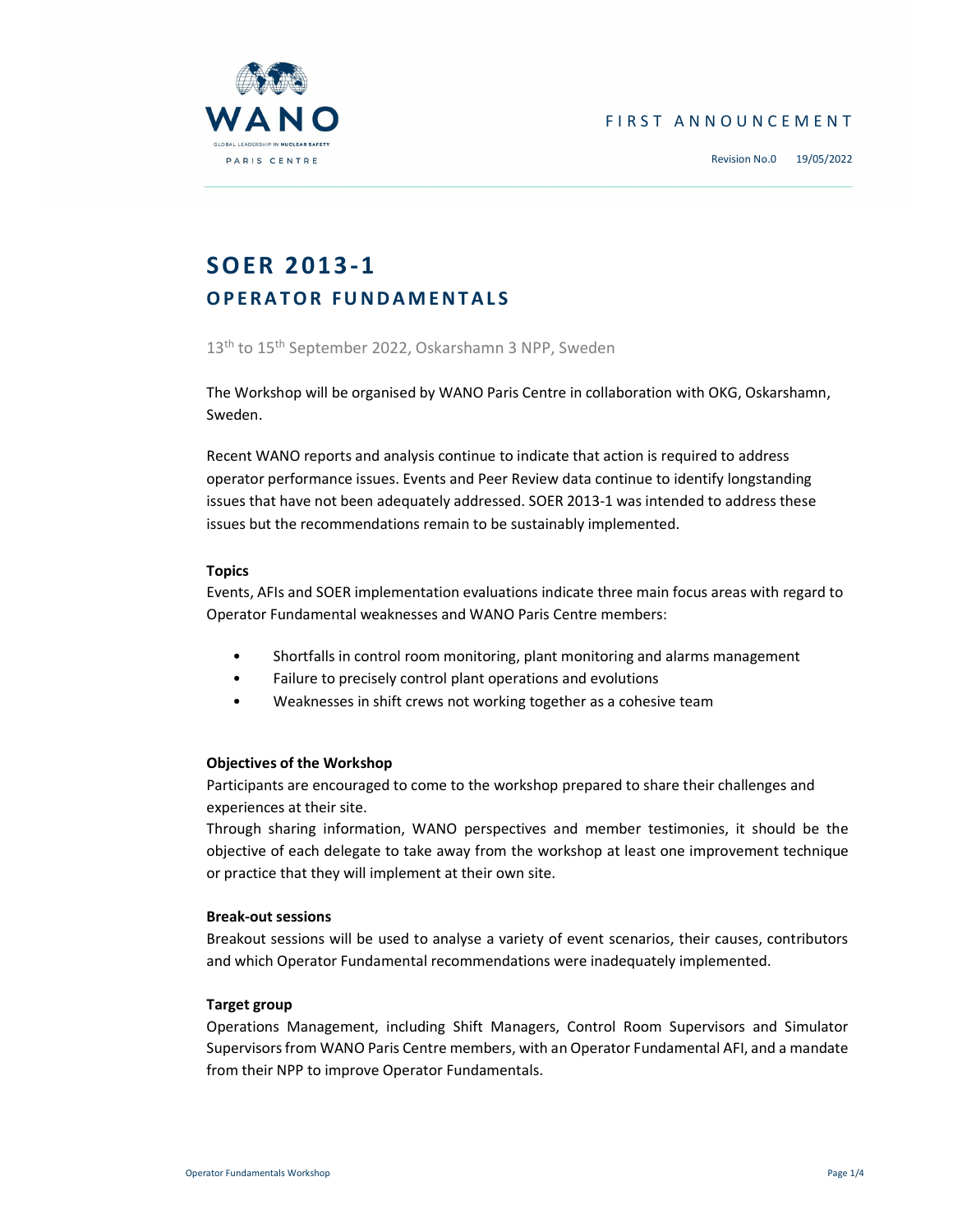

# F I R S T A N N O U N C E M E N T

Revision No.0 19/05/2022

## Arrival and Departure

Participants should arrive at the hotel on the evening of Monday  $12<sup>th</sup>$  September. An evening reception dinner will take place on Tuesday 13<sup>th</sup> September.

The workshop will end at 13:00 on Thursday, which should be the earliest time to depart.

#### Pre-Work

Some pre-work will be required by participants to review a selection of event reports from other locations and carry out some self-evaluation of the current situation at their own station.

# **INFORMATION**





13<sup>th</sup> to 15<sup>th</sup> September 2022, Oskarshamn 3 NPP, Sweden

#### Seminar language

The seminar language will be English.

#### Register on-line

Registrations should be completed online before 12<sup>th</sup> August 2022 at the following web address:

#### www.wanopariscentreregistrations.com.

A confirmation letter will be sent to each participant following their registration. The number of participants is limited to 30.

#### **Presentations**

Participants may wish to give a 45 minute (including Q&A) presentation on the identified topics. Please indicate this when registering.

The PPT presentations (in English) need to be sent to WANO Paris Centre organising team by e-mail (details below) by 12<sup>th</sup> August 2022 to ensure timely preparation of the workshop presentation package.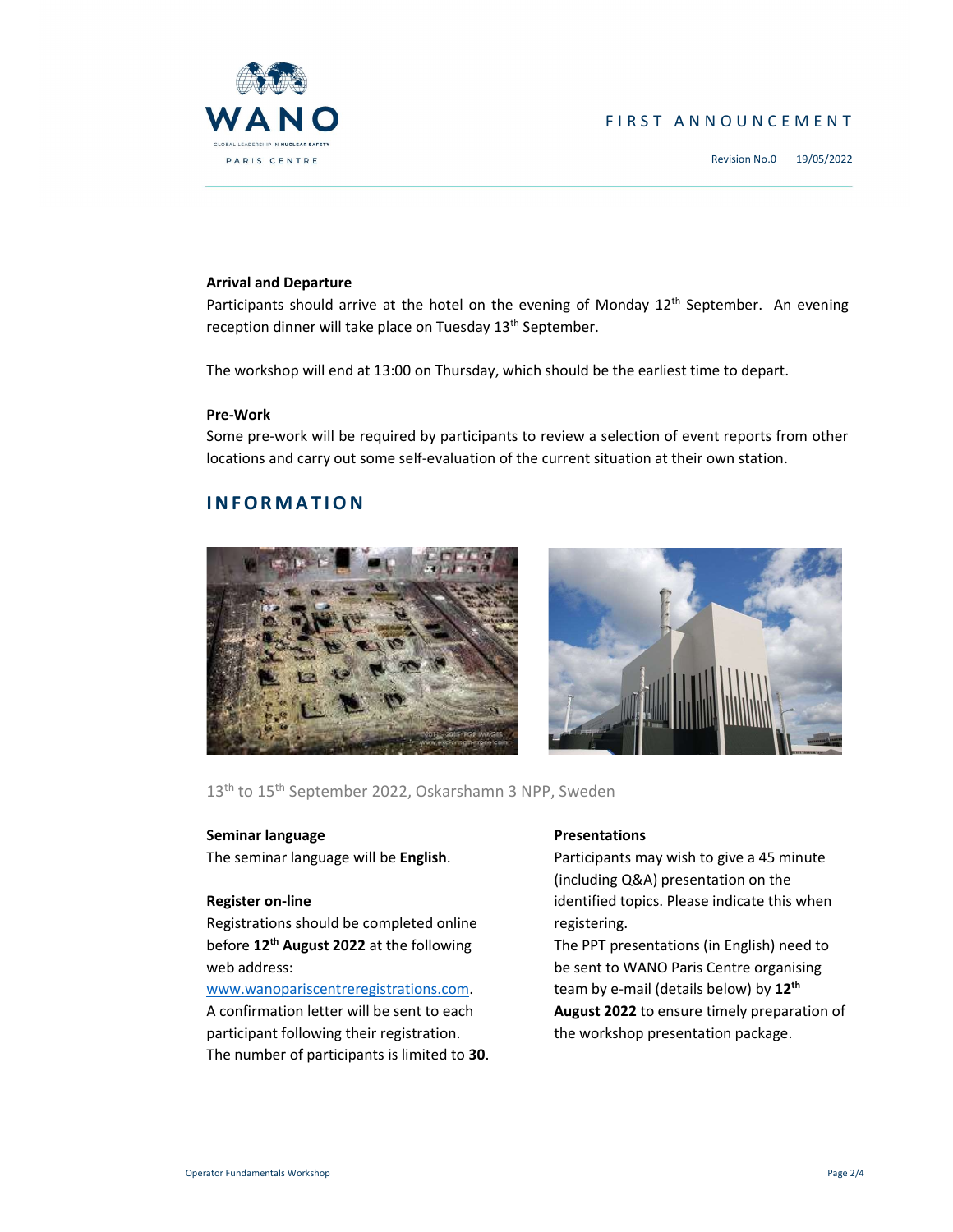

# F I R S T A N N O U N C E M E N T

Revision No.0 19/05/2022

## Venue

The workshop will be held at: Oskarshamn 3 NPP, Simpevarp 200, 572 83 Oskarshamn Sweden

#### **Transportation**

Airports:

The nearest airport is Kalmar Airport, which is located approximately 80km (approximately 70 minutes drive) from the town of Oskarshamn.

WANO PC will provide transport to and from the venue from the hotel each day.

#### Workshop / Seminar package

There is no seminar package fee. OKG Oskarshamn and WANO Paris centre will cover the costs for the full seminar documentation, return transportation between the hotel and the workshop venue, refreshments, lunches and welcome reception as stated in the programme.

#### Accompanying guests

No programme has been arranged for any accompanying guests.

#### Dress Code

Evening dinner: Casual Workshop / Seminar: Business Casual Accommodation

WANO Paris Centre has pre-booked an allocation of rooms at special rates at the Best Western Hotel Corallen, Oskarshamn. Each participant will need to pay for their

hotel accommodation directly at the hotel upon departure. The cost for the accommodation is 1116 SEK per room, per night, including breakfast. Please use the online registration to book your hotel room.

Best Western Hotel Corallen Gröndalsgatan 35 | SE-572 35 | Oskarshamn +46 (0) 491 768181 www.hotelcorallen.se Hotel Location

# Cancellation policy

Participants who cannot attend the seminar (after registration), please inform us as soon as possible.

Late cancellations and 'no-shows' might result in a cancellation fee from the venue. This fee will be charged to the attendee or their Company.

# Organising team

For further information please contact the Organising team in WANO Paris Centre:

- Andrei BAKANOV, MSM team leader, WANO Paris Centre andrei.bakanov@wanopc.org
- Ms Hendrica Beltou, Assistant, WANO Paris Centre hendrica.beltou@wanopc.org

WANO Paris Centre Immeuble Carré Michelet, 10-12 cours Michelet, 92800 Puteaux, France Phone : +33 1 46 40 35 55 www.wano.org